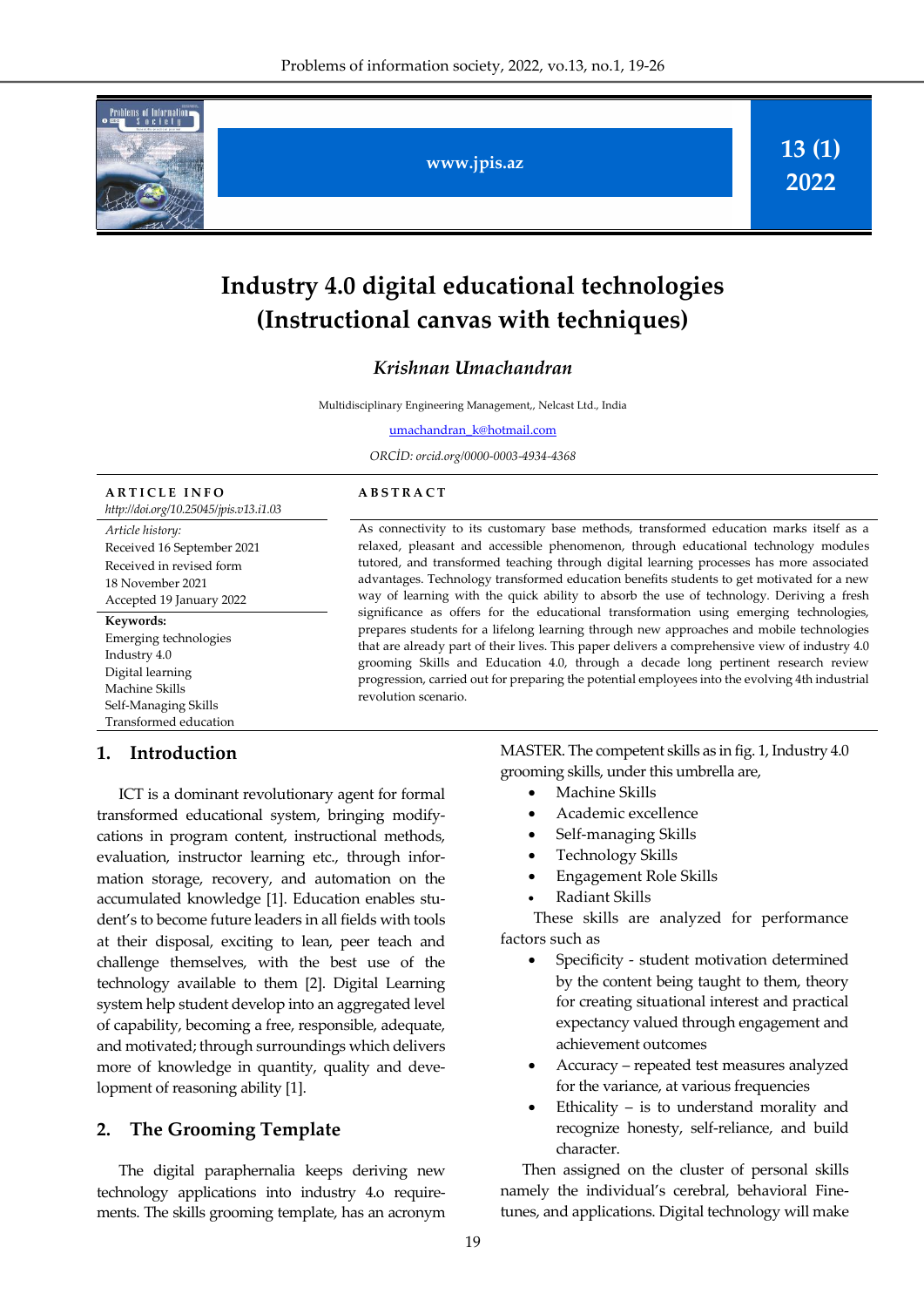transformed educational delivery more dynamic and effectual, by deploying to create a disruptive drift in the global transformed education market; where digital learning will travel away from a capital and talent intensive one into an easy fit digital facilitation easing for a competitive and more personalized delivery in transformed education, seeking more learners to engage in reskilling themselves to demands of the changing market needs.

# **3. Machine Skills**

The machining skills are concepts which integrate the concept of CPS and IOT [3], where Cyber physical systems architecture (5C) are Connection, Conversion, Cyber, Cognition, and Configuration. Cyber-Physical Systems combines computation and physical systems, together concerned with the actual interaction, thus completing the design concept, with the embedded systems controlling the processes as a sub-set of the inclusive CPS [4].

# **4. Academic Excellence Skills**

The five key practices for academic excellence ae determining a vision, generating a friendly climate, refining leadership, enriching instruction, processing people, information and methods for improvement [5]. Based on these the parameters are identified as Knowledge, analytical and executional skills, where knowledge includes basics, applied, and advanced; analytical covers numerical, logical, graphs, maps, and

charts; while execution involves planning, articulation, group discussion, creativity, modelling, and presentation. The midpoint of assessment is academic features for the ability to provide evidence on the progress and achievement for a summative assessment and experience of engaging in sufficient in-depth subject knowledge and shaping the ability to engage in application for future [6].

# **5. Self-Managing Skills**

The technical achievements can be the desired outcomes, but the list of non-technical skills that help student to manage themselves to easily achieved the technical outcomes is self-managing skills [7]. To successfully persuade others, skills such as sympathetic communication, inspiration, empowerment, and self-awareness are compulsory, these are set of individual orientations which align with individuals Attitudes, Perception and Motivation. Initially hierarchy skills are for control through managing personal stress, up keep time, self-awareness and analytical problem solving. Then evolve clan or collaborating skills are communication, helpfully constructing teams and permitting teamwork are nurtured. These should evolve for market competitive skills such as encouraging others, gaining power and inspire to deal conflict. Finally culminating to proceed to create problems solving, creatively leading positive change, and fostering Innovation [8].



20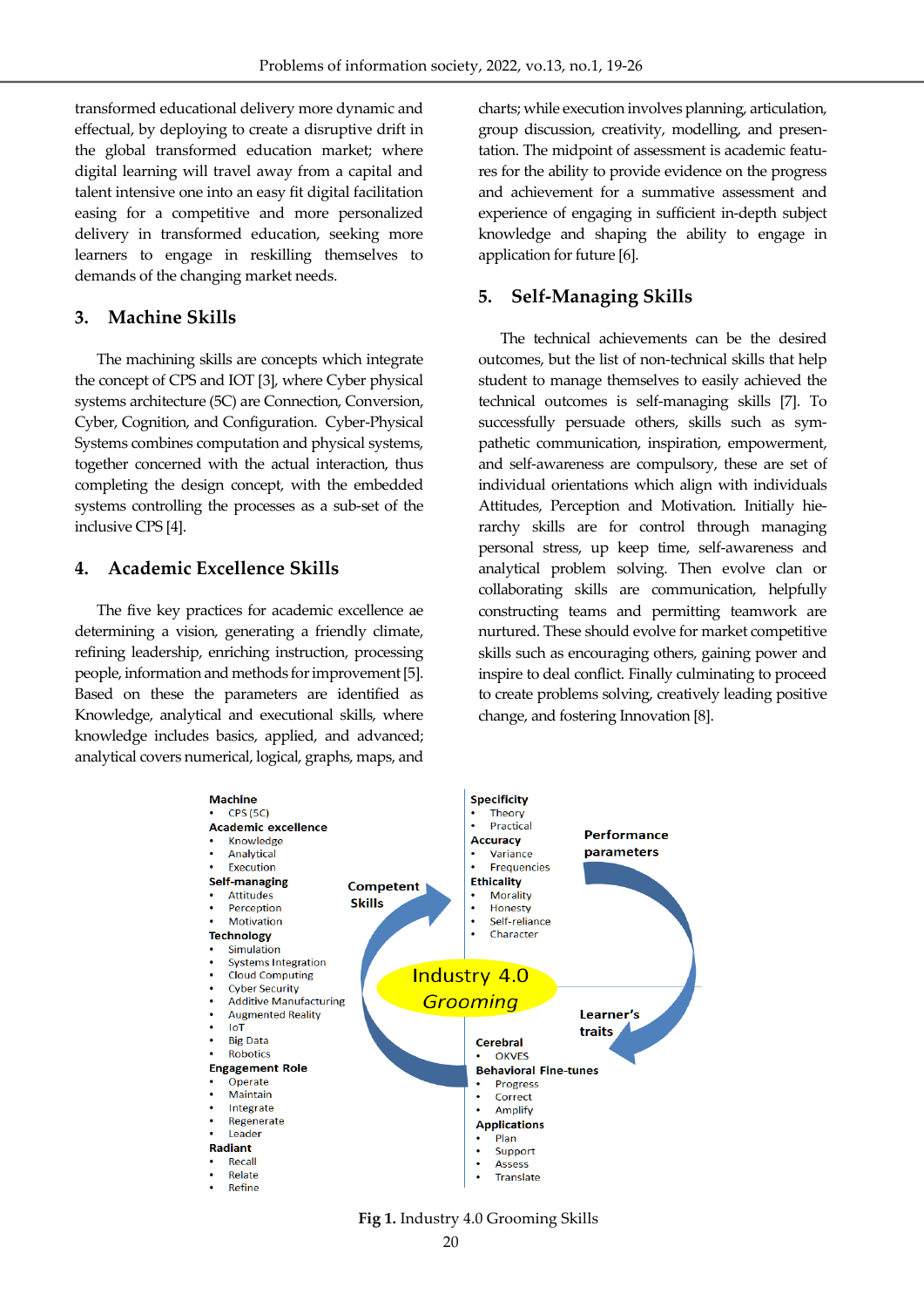# **6. Technology Skills**

Technology crops to offer various paybacks, extensive adoption of ICT has led to the emergence of the need to regulate business in response to industry disruptions and automation. Familiarizing technology to reform education is crucial to spring up economic growth, by addressing challenges, picking decisions built on the limitations in infrastructure and connectivity [9]. Technology permits teachers to distinguish, direct upgrading, dive profoundly into areas of study, motivate students to engage completely in a higher level and increase their academic achievement [10]. The industry 4.0 technologies are Simulation, Systems Integration, Cloud computing, Cyber security, Additive manufacturing, Augmented reality, IoT, Big data and Robotics.

# **7. Engagement Role Skills**

Work engagement frameworks includes job resources such as self-sufficiency, skill diversity, social care, performance response, supervisor training, openings for expansion, and digital learning culture; individual's resources such as self-efficacy, confidence, and self-esteem; and work difficulties namely overwork, physical and emotional stresses, and work life balance; and values specifically performance, turnover intent, org citizenship creative behaviors, customer delight, and returns are roles that are required at work [11]. Industry 4.0 engagement roles have skills such as Operate, Maintain, Integrate, Regenerate and Leader. Form a improved context for complete revolution and approval of outcomes complete comprehensive participant engagement, on a shared vision and enhancing cooperation [12].

Operate includes connecting sensors, tethering, plug and play of interconnected machines. Sensors alter physical into electrical signs, to measure quantities in the environment, data is sent to the processing unit with minimal delay, real-time analysis to increase valuable insights [13], tether spooling and articulation of the sensor-head allows for observing the entire surroundings in real-time conditions [14]. Sensors and tethered structure host benefits for information processing [15]. The sequence is maintain, integrate, regenerate and finally leader. Maintenance is to understand the performance of the machine with respect to aging, degradation, and health. To get the most out of maintenance, selection of mathematical model with optimization which operators are aware as per maintenance policy is crucial [16]. Integration is to handle Time and Memory space constraints of the machine, includes cluster analysis and data mining for optimizing, minimizing, or maximizing the output of the machine. Processing performance with the time and space complexity of algorithms are related to data dimensionality with attributes such as scalability, I/O performance, fault tolerance, realtime processing, and iterative task algorithms, computed with increasingly exponential data size for very large datasets [17]. AI can enhance human capacity by managing and exploring substantial datasets considerably swifter by communication through language processing, knowledge depiction in memory, machine learning and draw new conclusions without explicit programming and distinguish patterns and acclimatize to new situations. Regeneration includes simulation, synthesis, diagnosis, visualization, and decision making. Here the operators engage with various machines to achieve the enterprise goals by scheduling and routing all the available machines.

Cognition features to arrive solutions based on adaptive, Interactive, Iterative and contextual. While the scope involves engagement, decision and discovery, the landscape and include IBM Watson, Microsoft Cognitive Services, Google Deep Mind, and Cognitive Scale etc. Leader position requires them to configure machines to become self-control on resilience, variations and disturbances. These have great bearing on the things that relate to one another, with challenge on values of AI bioethics to be covered along with guidelines for new evolutions.

# **8. Radiant Skills**

This forms to include the following namely - Recall, Relate and Refine. Recall is linked to knowledge, remembrance, memory, recognition, identification, information retrieval, and 5WiH description. Relate is associated with applications, such as in problem solving; information to produce some result; use of facts, rules and principles, example of, or how significant, the context is. Refinement in the instructions, adjustment to the content or additional clarification, over time by getting the best response possible, improving the etiquettes through assignments, activities to improve based on experience of the responses effectiveness.

# **9. Industry 4.0 education**

This is an evolving education process which is innovative to include and deliver to satisfying the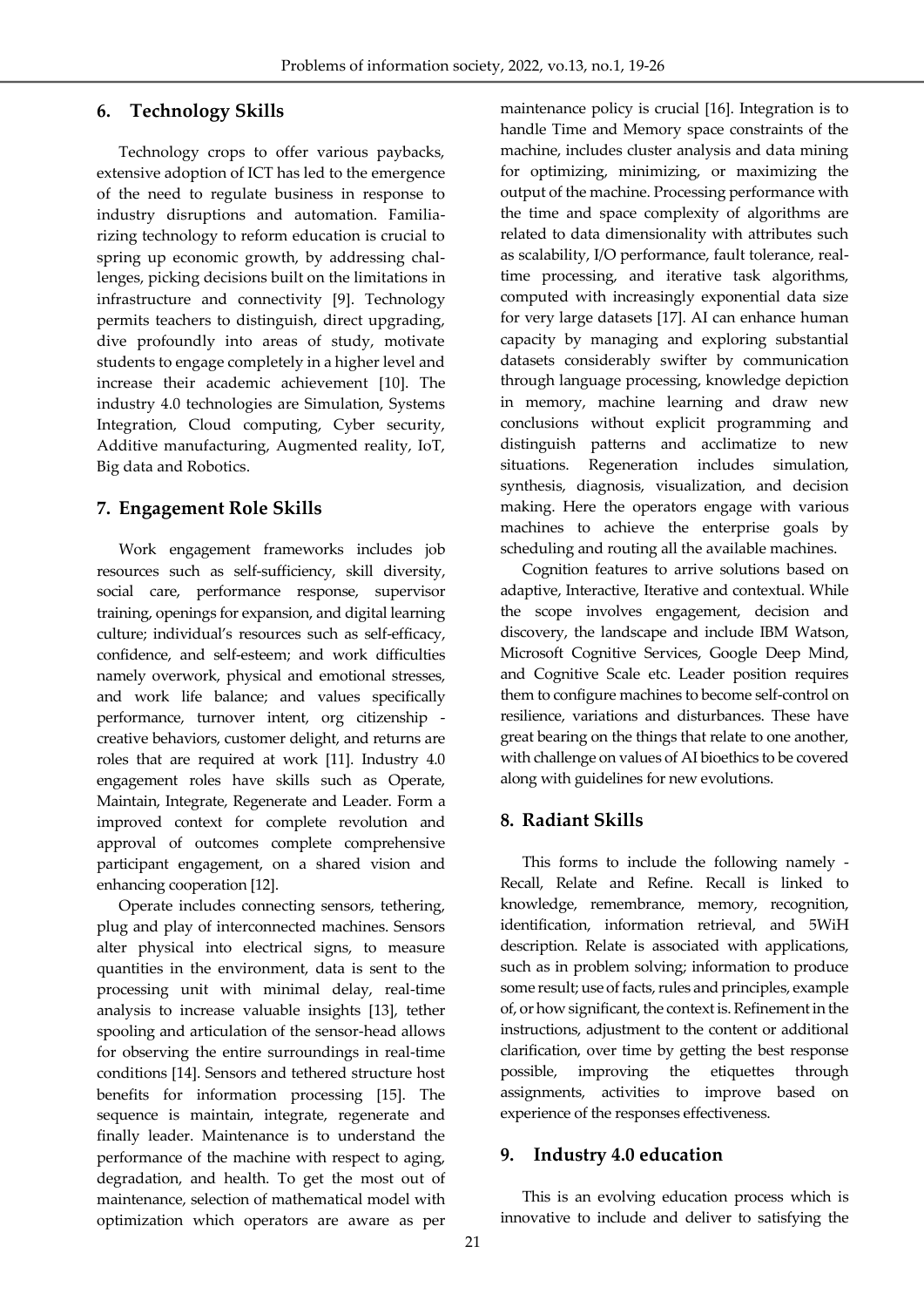needs of the learners, as in fig. 2 Education 4.0.

#### *9.1. Visualization*

Visualization is also called as See-learn, which includes displays, simulations, animations, videos, prototypes, working models, laboratory experiments, and online presentations. Visualization raises the level of communication, intensifies the critical thinking and delivers an analytical line to several snags inspiring the students to absorb, create supplementary appendages and emerge with newer skills suitable for handling perilous situations that would erupt during the application process. To achieve better visualization, the approach of experimentation leading to various methods of extraction of results can be envisaged. This improves the mental imagery during learning, instead of stressing complicated tasks of reading, writing, and math. These inputs leave lesser cognitive space to visualize content and ideas, and quite mundane instead of the enjoyable element that can enhance learning, recall, and emotional instruction.

Visualizing is not limited to mere imagination but includes more utilization of other senses such as touch, sound and taste etc. as the case may be for additional and influential digital learning results. Visualization aids in memory, communicates a lot of information, stimulates individuals to perform better during learning applications, and enhances attention as it retains the audience become very attentive on the subject matter. Machine learning and IoT integration increases automation, enhances communication, and facilitates self-evaluation to construct, analyze and diagnose subject matters even without the need of human intervention. Industry 4.0 emphasis Data visualization, hence requiring to groom the individuals in the ability to tune the human visual systems deliver firm connect and swift retort of solution through the manufacturing or business process taking care of various constraints across numerous levels of parametric and heterogenic data spaces; proves vital.

#### *9.2. Personalization*

Personalization is mode for facilitating Selflearn within the student. This covers all mode of transformed education that includes beyond classroom cloud computing, mobile apps, Massive Open Online Courses (MOOC) and Social Media facilitations, informal learning, and peer learning. Personalized learning approach customizes digital learning for every individual student's capability oriented input. Each student have unique strengths, requirements, abilities, and expectations, hence they should be delivered with learning plan's that are suited to their best of acceptance criteria. However in spite of the students learning skills and understanding pace, their absorption should be planed and kept on track meeting the standards transformed educational requirements, such as common evaluation, and application that would be either short or long-term goals. Personalized approaches are tested with customizable software that allows students to advance through body of knowledge (BOK), at their own pace of learning. This opens a novel technique of transformed education which focuses on technology, where the student's set their own goal independently matching their interests, and facilitating them to progress on their strengths and also face challenges.



#### **Fig 2.** Education 4.0.

The use of the IoT linking physical objects, sensors, integrated with cloud computing, augmented reality, and big data can set the transformed educational environment to provide useful data for mass personalization. Continuous innovations in transformed education identifies methods of digital learning and transformed teaching to learn-unlearn and relearn new ways of transforming the technology application to achieve able collaboration and coordination, which is inclusive and ubiquitous in its presence and operation.

#### *9.3. Gamification*

Gamification is associated with an element of informal approach to scintillate learning and teaching for better remembrance and recall. This process is also called as fun-learn, where the activities expands creativity and innovation, jig saw, puzzles, quizzes, riddles and interactive gaming simulations. In transformed education, the mode of gamification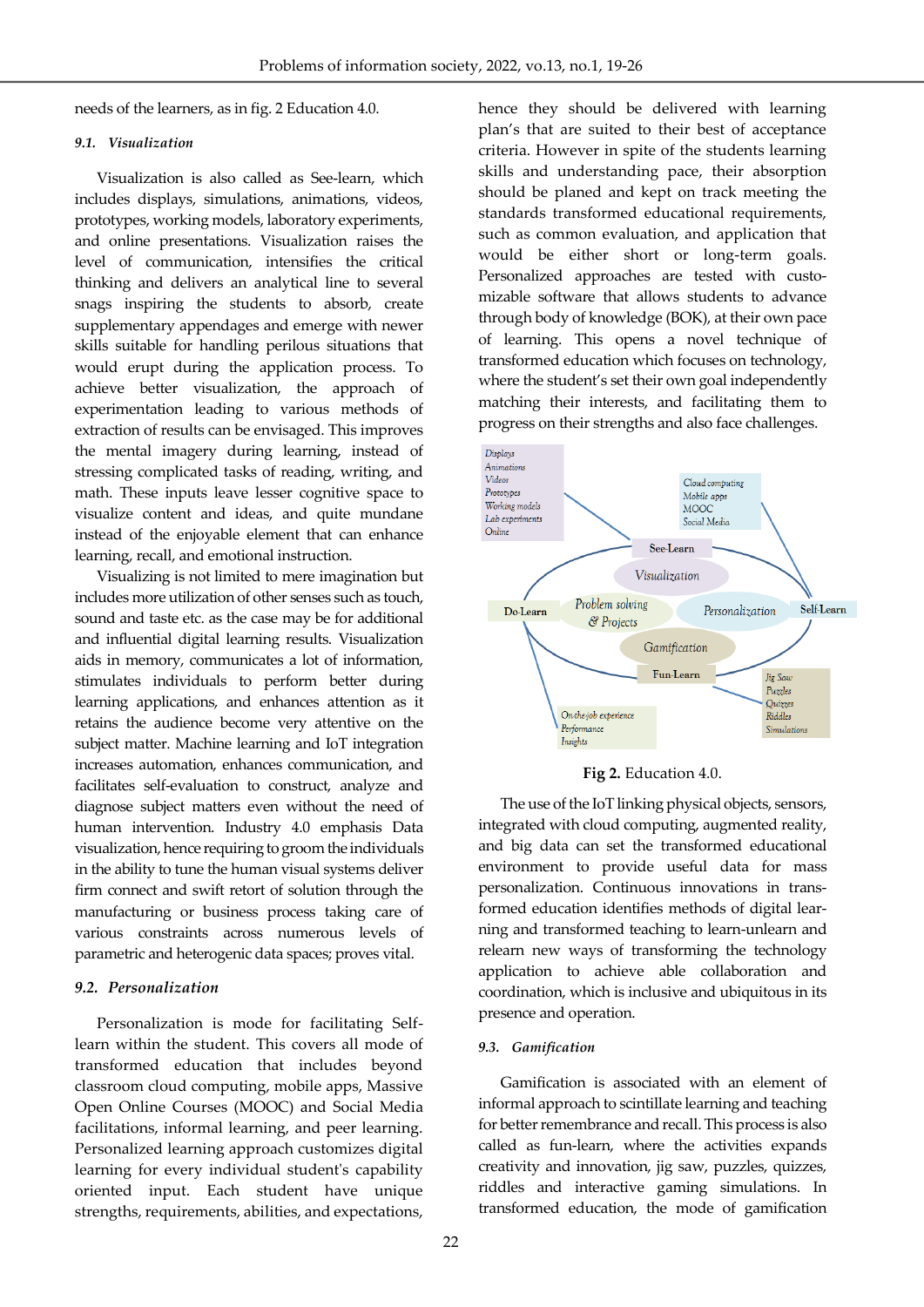facilitates more possibilities in student engagement and inspiration through online settings. The teachers can position their students in realistic settings for grooming their abilities and expand directly with responses for their advancement and happenings, get recognized for performance, and feel through the learning experience as a contested task. Learning application through games needs to be derived from various sources such as implementing activities in a playground, or simulations of board games or even that of video games. This is a continuous evolution undergoing changes adopting scholarly inputs and improving by addition of new resources and technological enhancements consenting progressive course work experimentation [18]. Teaching establishments offers an ample tenacity of supplying knowledge encounters to take the lead through the unrecognizable awareness to the radiance of understanding. Every country needs a very careful, synchronized and high-quality progression of transformed teaching as it is the key conditions for the advancements that lead a culture established on learning and expertly deliver tremendous employment opportunities. Teacher's main responsibility is to develop competence, build capability to simplify and cheer students to connect the constraints of the job and oppose the challenges surrounding tutoring skills, rigorous didactic concepts and specialized skills. Industry 4.0 requires a variation in the orientation of teachers to be as facilitators of learning, then as contributors to teaching, safeguarding the transformed educational inputs and grow at the speed where the digital students are subjected to relentless checkup of emerging technologies lengthwise with conventional practices and also recommend anticipated changes pertinent to transformed education. Game permits to restart, play again, learn from mistakes, freedom to fail, test without fear and intensifies engagement. The use of gamification in the field of e-learning gains more popularity as it relates essentials connected with cinematic mechanics and dynamics than which is observed in a simple learning environment. This offer to intensify the student's engagement and endorse assured actions blended technologically to have a superior influence on online learning [19].

# *9.4. Problem solving & Projects Enhancement: dolearn form*

On-the-job experience, performance, insights (OPI), includes all analytical, critical, creative thinking, computing skills and Networking. Practical, insightful intelligence focused on significant belief and action that is conclusive on the need provides better options to solve problems. Analytical thinking has various phases which when applied leads to discovery the efficacy of learning the origination. Critical thinking is the ability of investigation, combination, estimation, develop aids, simplify, and generate rationale to evolve a result, set-up points, being acute and complete in itself. In industry 4.0 environment this process is a digital design allowing students to contemplate and decipher problems along with their peers, and social networks through learning, organizing and promoting activities in problem representation, explore solutions, and apply corrective actions using multimedia features that allow them to interrelate and record the best option possible evolved through the directed process for innovation [20]. Industry 4.0 problems require application of knowledge and demanding activities, which cover acquiring, depicting, diffusing, operating, and controlling, as dynamic roles for in problem solving. The digitization of knowledge and demanded actions along with computing, and ICT in organizations have integrated horizontal and vertical intelligence that permits manufacturing through data being agile and converted into information, supporting seamless connection between physical and cyber spaces through embedded systems for executing cognitive tasks including those that are critical for the advancement of both the operational and business process [21]. Projects support student's to comprehend the consequences through technology assisted instruction; advance to build partnerships among various peer groups across institutional units, businesses, community associates and transact successful methods, facilities and scenarios. Students' expectations and evaluation of deliverables do have a jumble of inherent fear, to handle catastrophes, revelations and comparison phobia, which is otherwise a lesson from experience that can never be matched through any theoretical didactic inputs. Hence formative evaluation frames students for realizing on their wide-ranging assessments, which is the conclusion of learning along with feedback. Which ultimately diminishes the rebuffs including that of the comparison phobia? Modifications in personal self towards the approval of Industry 4.0 change initiatives include the engagement roles that would offer benefits, based on their appointments in different kinds of roles that they would get to be positioned in the hierarchy of the organization. Interventions that which integrate basic skills along technical bring more positive attitude to have transformed education sandwiched between learners and enriched fulfilment. Therefore, it is essential that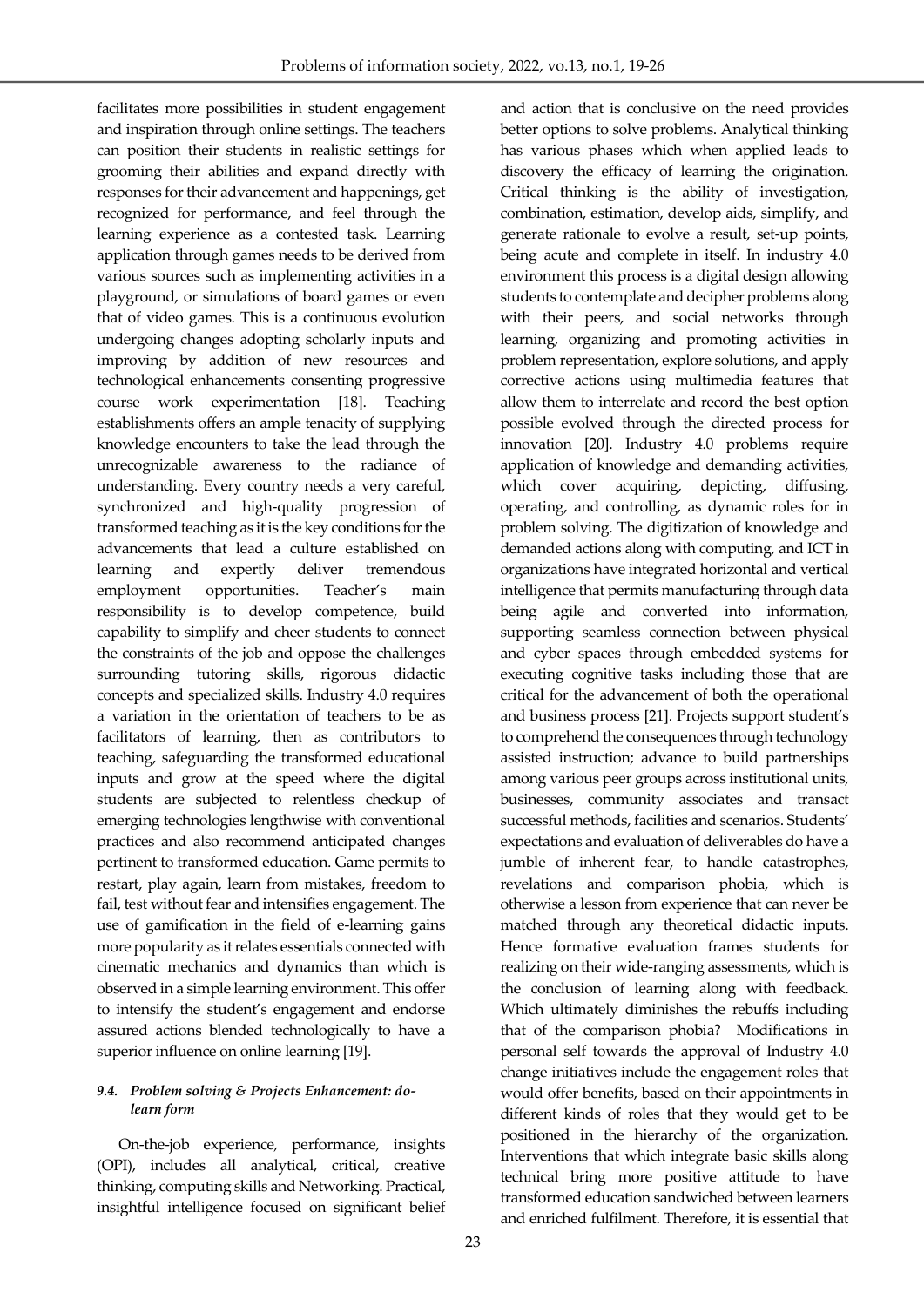today's pedagogy conveys to students a lifelong success path through a global platform. Every establishment will have to expand its present skills support beyond the bar of that being acquired as a talent pool. Employees should be adaptable in attitude, participate in active learning, groom superior cognitive skills and be well informed in digital technologies.

#### *9.5. Pedagogy & learning*

Choose knowledge and skills that are worth learning includes digital skills used in the digital devices, communication applications, and networks to access and manage information. The basic digital skills have to be learned by older generations. The internet brings a level of precision and scale unknown in the pre-digital age. Specific digital skills are required with support from expert practitioners for focusing on particular discipline as a strategy to bring social media with management tools on performance measurement, channel research, brand presence, influencer marketing, and paid verses organic connect the prospective and current users. Digital marketing mix, role significance, and professional lives are to be befitted from AI which offers an increasing role in new businesses, comparatively to the cinematic lore, to which it is exaggerated. In future machine learning will automatically facilitate utilities perform their jobs, predict and make decisions based on detailed computation of past experiences. Acquiring digital skills would determine, in the nottoo-distant future, to allow people to compete in context, with all non-manual roles will fulcrum on digital skills. The need for digital skills will become more pronounced for career climb as that necessary for those seeking promotions. The real encounter for Industry 4.0 is technological developments which endure rapidly to reap the benefits of fitment to business context. Students and teachers are puzzled with the array of tools and capabilities noticeable as an innovation opportunity, however unclear on the business situation linkage that has to be established. Those firms that handpick Industry 4.0 innovation validate their financial case and get to employ even though they are working on uncertain, exclusive barriers to change that should be cleared to renew through Industry 4.0, unraveling eminent paths which could be selected, rationalized for leveraging the functionalities that are available to them.

#### *9.6. Set tasks above base capability within achievable limits*

Industry 4.0 undoubtedly powers significant

improvements in the technology, with enormous cultural and change elements that necessitates varied combinations and determined resolution those efforts, the act of transforming the early hurdles to sluggishness. Firms should prompt their core processes and identify the aching sockets redress with prospects that can certainly ironed out for facilitating transformation. The strategy should be complete and should not be inadequate like selectively picking emerging technologies such as IoT, AI, ML, DL, A/VR, Cloud-fog-edge etc., and find a usage for implementation, that would evidently bring unevenness in results declining the credibility of the development. IoT is an inter-relative structure of AI, and enterprises are still functioning to plug the fissures in its security, thus complication of the activities shrinks its capabilities. While the manufacturing technologies increases the product and service quality. Industry 4.0 leads to solve the problem of structured manufacturing into a flexible, on demand style, enabling human capital to carry out multifaceted, agile responsibilities with production oriented training required with new technologies [22].

## *9.7. Risks and stretch in learning*

Correlated with the development of skills are risk management, leadership, and self-organization. Industry 4.0 implementations create financial, environmental, technical, and communal risks, largely due to job losses. Social risks can be organized by reskilling for the technical risks, carefully handling the IT security. Management with able predictive tools can anticipate and manage all threats though complex in nature can be digitalized and collaborated to generate fresh behavior, communal and comercial practices [22]. Industry 4.0 aids to reduce the need for workers as the key carters in manufacturing or services; In addition they support mass customization in enterprises which see flexible claims from their consumers who are very demanding, than the deliverables from standard product. Fall in labor cost, improved asset use, reimburses modernization related depreciation, better value of product's improvement in quality, and flexibility for customization which allows for enhanced changeover time, downtime, reliability and inventory. Industry 4.0 determines to transform organization's processes, enhance the output of industrial technologies create real-time digital twins of engineering settings that is vital to acclimatize to the varying environment of the digital resources. Firms for adoption of Industry 4.0 range in all forms, from uninterested to fully- automated, are evaluated for level of impact across key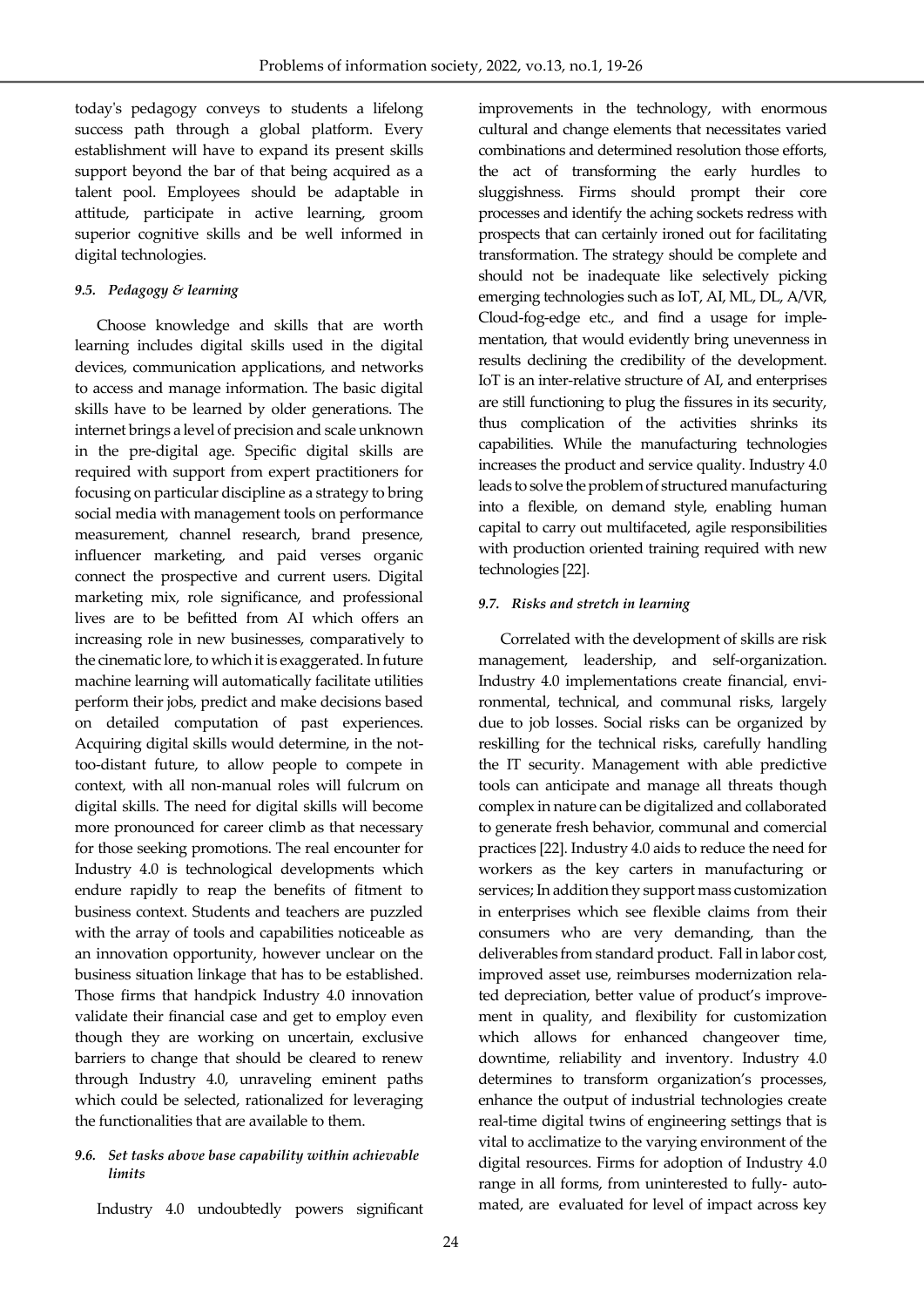indicators such as virtualization, value chain, disruption, resource efficiency, and policy regulations.

# *9.8. Encourage community of learners*

Emerging technologies applications for transformed teaching and learning, develops capable resources groomed for sustainable growth and expectations, leading to superior efficiency in the business flow and progress autonomous acumen for taking advantage with Industry 4.0 structure. The level integration of systems, create smart machines and products that communicate and work in flow with one another [22]. Millions of youths globally are employed below their expectations either as un or under employed, whereas the firms have job requirements that cannot get filled. The mismatch between available skills and expected needs are unaddressed, intensifying the problem affecting the progression towards Industry 4.0 Revolution which is an amalgamation of assets both physical and digital aiming to transmute the smart society, to flourish economically offering job opportunities and enriching quality of lives. To support potential employees to discover their opportunities and obtain employment, to prosper within their employment, inputs such as core knowledge, mathematical proficiency, digital suaveness, content writing and presentation, professionalism such as timely delivery, following social norms and etiquettes are groomed.

## *9.9. Choice to pick interest areas, and model with a mentor*

Economic and social changes in the surroundings challenge business with substantial forces, demanding to implement value optimization models and advance their earnings, margins, and share of market. Innovation models result from data; analytics and automation changes. Competitive lead through affordable skills in workforce progressively positions developing markets onto a enlargement model, reaming financial emergence, incipienting the economic needs into educational and training facilitations to develop skills, specially the digital learning demanding a spurt in the employment market [22]. To support the employable by integrating and collaborating with stakeholders viz. customers, peers, and leadership requires polishing of communicating and critical thinking skills. Creative collaborative adaptation with initiative for socio-emotive team connect offering to build confidence and empathetic mindset with inclusive of

awareness in culture leads to 4.0 leadership. The technology driven technical domain expertise, required to perform tasks that are job-specific can be reached by developing programming skills in coding, PMS, cost and finance prudence, sector specific operation, including those functions that are multi skilled for internal and external coordination.

## *9.10. Online 'learning – asynchronous' & 'teaching – synchronous'*

For Industry 4.0, subject to the industry, there would be sector specific skills to be developed in the human inputs that would be different from others and divergent with respect to the processes, abilities requires for and demanding tasks. The human capital will therefore have significant partaking in the labor and would endure a transferal of careers and learning. Industry 4.0 era would have involved people contribution in the all-inclusive manufacturing or service system, which could comprise of system designers who are workers as well as customers of products or goods serviced. The requests and wants of every employee collaborated in the value stream would get built-in into the structure interacting with their necessities and obligations amid every person connected [22]. It is very common nowadays that many education institutions started offering online and blended instructions with inperson teaching. This flexibility came up due to influencing factors which included meeting student's flexible schedules, additional courses and student enrollments leading to access enhancement for higher education [23]. The industry 4.0) has changed the landscape, controlled by AI and cyber physical system that enabled Man-Machine interface revolutionized to deliver future work life with smart robots replacing human activities. Thus education was guided to connect information and abilities for innovation leading to focus educational development and skill enhancements to be customized, accessible globally and become virtual [24]. Built on systematic models and optimization of processes, all information related to the product, process and resources are merged and collated as a knowledge and skill pool [25]. This book of knowledge is taught on a synchronous mode while the learning is facilitating through asynchronous mode. Synchronous teaching means two or more learners are connected to the teacher simultaneously and in real-time through the same platform or communication channel, such as a video conference. While asynchronous enables learners to access the same shared content from various time zones and locations, using a e-learning